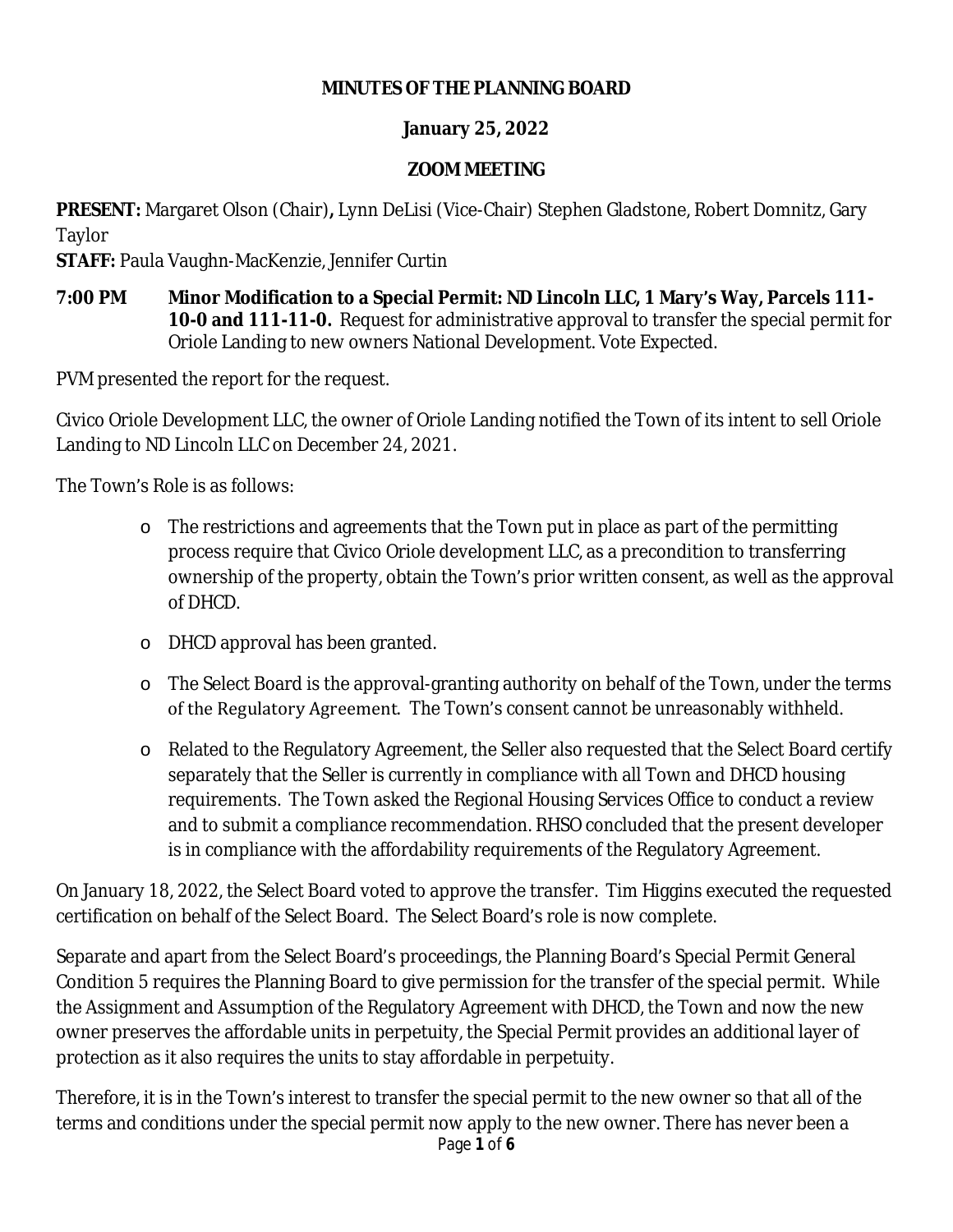separate Town Regulatory Agreement signed by Civico. The only Regulatory Agreement is between the Town, Civico, and DHCD, as indicated above.

Submissions:

- 1. Application Cover form dated January 7, 2022
- 2. E-mail from James Murphy, attorney for Civico date January 4, 2022.
- 3. E-mail from James Murphy, attorney for Civico date January 7, 2022.
- 4. Notice of Intent to Transfer dated December 24, 2021.
- 5. Special Permit of the Planning Board dated July 10, 2018
- 6. E-mail from Shirin Everett, KP Law, dated January 4, 2022.

In addition, James Murphy, attorney for CIVICO, asked for the Planning Board to provide a written acknowledgement that the obligation to enter into a Town Regulatory Agreement (as such term is defined in the project special permit) as referenced in Housing Condition Numbers 1.d and 1.e of the project special permit, has effectively been satisfied by Seller's execution of that certain perpetual Regulatory Agreement with DHCD and the Town.

Town Counsel reviewed this request on behalf of the town and advised that the Special Permit states, under Housing Condition # 1(d), that Civico enter into a Regulatory Agreement (RA) in form and substance satisfactory to the Lincoln Affordable Housing Trust, which RA will come into effect once DHCD is no longer a subsidizing agency under the RA. There is a Regulatory Agreement between the Town, Civico, and DHCD on record (Book 72059, Page 551), that runs with the property and is binding in perpetuity. The RA does not state that the Town will have rights after DHCD terminates the RA, but the RA expressly gives the Town the right to enforce the terms of the RA.

GT asked if the Town could enforce the regulatory agreement separately.

PVM responded that Town Counsel has advised that since there is a perpetual restriction on record, which will bind the new owner/buyer, there is no need for a separate affordable housing restriction, as the Town can designate the Lincoln Affordable Housing Trust to enforce the RA as its designee.

PVM added that all of the terms and conditions of the special permit will apply to the new buyer/owner.

Mr. Murphy introduced himself and asked the Planning Board for favorable action on the two votes.

LD asked Pat McAneny to introduce National Development (ND).

Mr. McAneny said that ND has been based in Newton Lower Falls for 40 years. They acquire and develop commercial real estate in the greater Boston area. They own and manage 3,000 residential units and manage 340 affordable units over 14 properties. They have their own management team called ND Communities which manages all their residential properties.

BD asked why CIVICO is selling the property.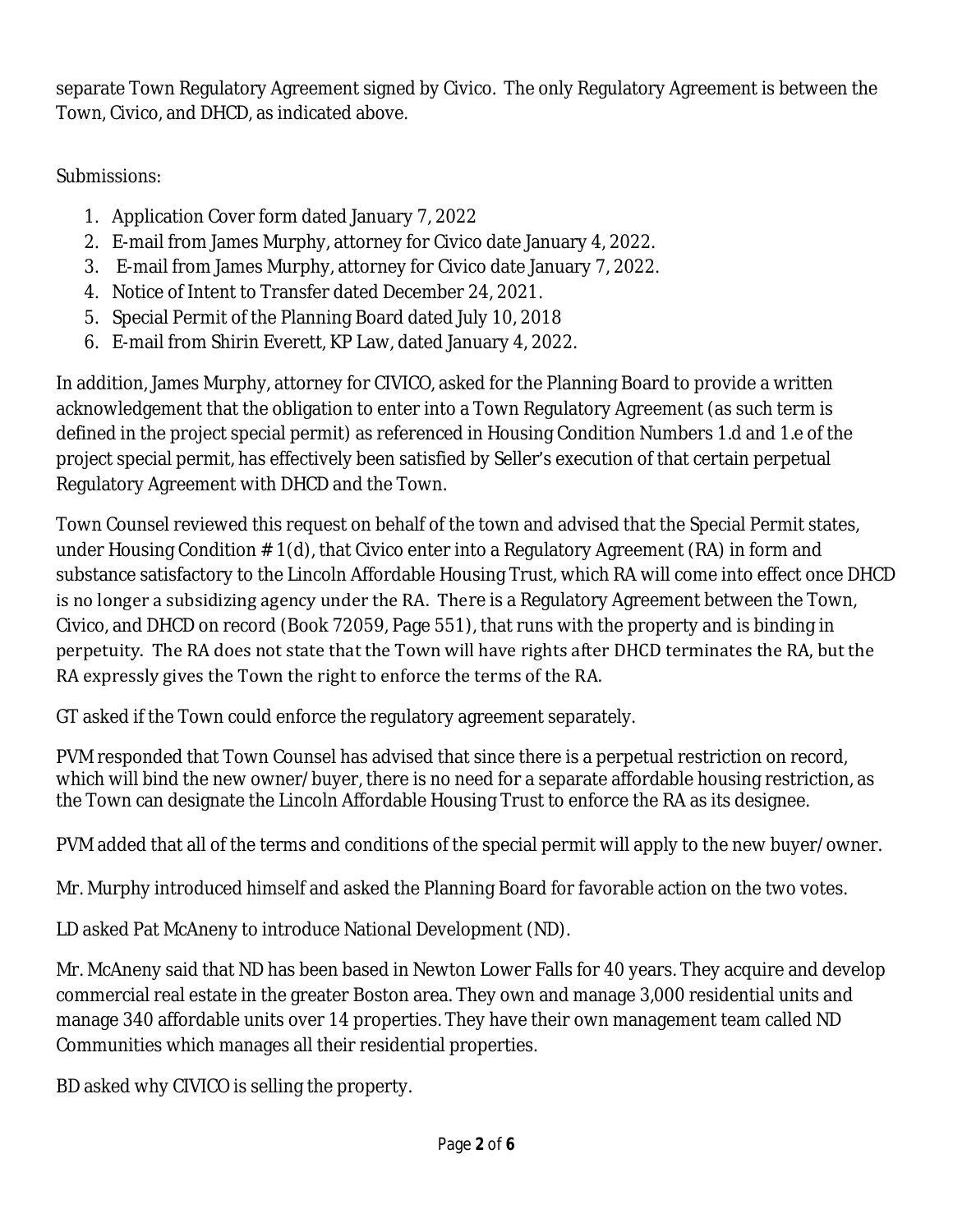Andrew Consigli, from CIVICO, said it was driven by market forces. They wanted to transfer to a developer of high quality in the area who had a good reputation. CIVICO is proud of the project and appreciates the work done by the Town in collaborative partnership to bring the project to completion. They will stay in contact with ND on how the transfer is going.

BD asked about the continuing viability of the project.

Mr. Consigli said that it has a positive value which speaks to the community and amenities of the Town. They are leaving on good terms.

BD asked if ND would hold the title or if it will be a new LLC specific to this project.

Mr. McAneny said that they are setting up a new entity, ND Lincoln LLC.

BD asked whether the Town would be a party in case there is a bankruptcy proceeding.

GT said it would be interesting to talk to Town counsel about the Town's role in the case of bankruptcy because the Town needs to maintain the project as it is important to the town.

MO moved to transfer the Special Permit to ND Lincoln LLC contingent on all terms and conditions contained in the special permit remain in place and run with the property in perpetuity. LD seconded. Roll Call: LD aye, SG aye, BD aye, MO aye, GT aye.

MO moved to duly acknowledge that the obligation to enter into a Town Regulatory Agreement (as such term is defined in the project special permit) as referenced in Housing Condition Numbers 1.d and 1.e of the project special permit, has effectively been satisfied by the Seller's execution and ND Lincoln LLC's assumption of that certain perpetual Regulatory Agreement with DHCD and the Town and recorded in the Middlesex South Registry of Deeds in Book 72059, Page 551 that runs with the property and is binding in perpetuity. LD seconded. Roll Call: LD aye, SG aye, BD aye, MO aye, GT aye.

**7:15 PM Eligible Facilities Request: Verizon Wireless, 295 Cambridge Turnpike, Parcel 132- 25-0.** Eligible Facilities Request to replace and add antennas, radio units, safety equipment, and cables. Vote expected.

Ms. Curtin presented the project as submitted by the applicant.

The Special Permit associated with this equipment was issued on June 27, 2017, for a term of five years and is currently valid. Timothy Greene of TerraSearch is duly authorized to act as the Applicant's agent.

## **The Project:**

- Verizon's proposed modification involves the replacement of 6 antennas with the addition of 3 antennas, replacement of 6 remote radio heads, replacement of an existing mount, installation of a 1 1/4'" hybrid cable, and the installation of an overvoltage protection unit as shown on the plans.
- No additional lighting will be installed.
- The Tower is 75' tall and the equipment change will be made at the existing equipment location at 75'.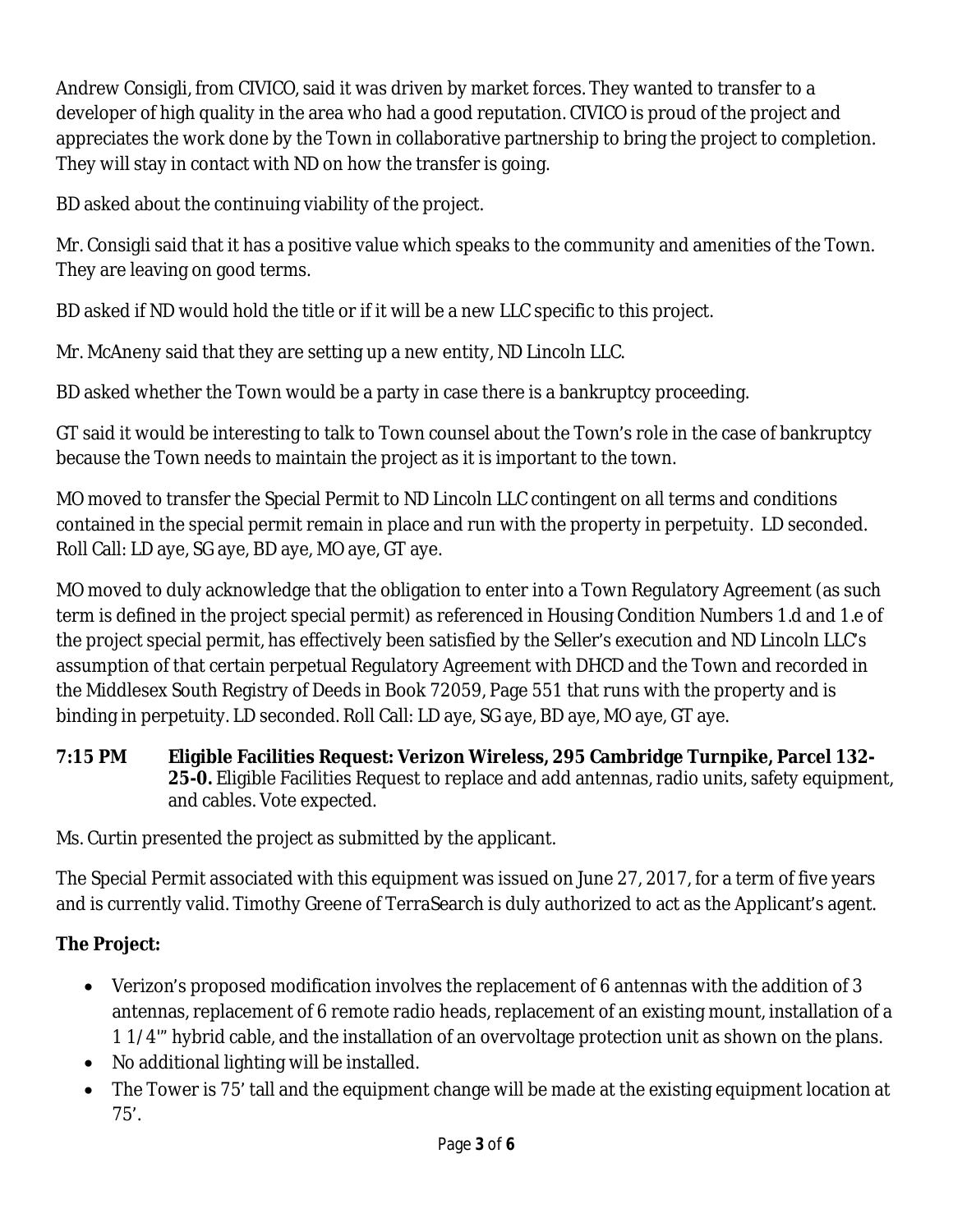- The proposed modifications will not result in increasing the height above ground level of the existing Tower.
- The equipment will not protrude horizontally from the edge of the Tower by more than 20 feet.
- There will be no excavation or placement of new equipment outside the existing Tower site or lease area.
- The proposed modification will not involve the installation of more than four new equipment cabinets. There will be no cabinets installed, this is boilerplate language from the Eligible Facilities Request Certification
- The proposed modification will not defeat the existing concealment elements of the Tower.
- The proposed modification will comply with the conditions of approval imposed on the Tower.

All required documents have been submitted to show that the proposal meets the requirements of an Eligible Facilities Request.

Submissions:

- Planning Board Cover Form dated January 10, 2022.
- Copy of Planning Board's Notice of Decision dated June 27, 2017.
- Authorization from Crown Castle dated January 10, 2022.
- FCC licenses.
- Structural Analysis Report by Tower Engineering Professionals dated March 20, 2021, stating the tower has sufficient capacity for the existing and proposed equipment.
- Radio Frequency Site Compliance Report by SiteSafe dated July 7, 2021.
- Eligible Facilities Request Certification dated January 10, 2022.
- Notarized Statement signed by Timothy W. Greene stating that all material contained in the submittal is materially accurate, true, complete, and verifiable dated January 10, 2022.
- Plans including sheets T-1, T-2, C-1, C-2, C-3, C-4, C-5, C6, C7, G-1, G-2 dated August 30, 2021.

PVM said that this Special Permit will expire in June of this year and asked Mr. Greene if they plan to come back ahead of the expiration date for renewal.

Mr. Greene stated in the chat that they are working on it and that it was a timing issue.

MO moved to approve the Eligible Facilities Request as submitted. SG seconded. LD aye, SG aye, BD aye, MO aye, GT aye.

**7:30 PM Site Plan Review, Section 17.7: Liu Yanping, 22 Lincoln Road, Parcel 152-2-0.** Site Plan Review for the construction of additions to a single-family residence with associated sitework. Vote Expected. This hearing was postponed to February 8, 2022.

Members of the Board expressed interest in conducting a site visit at the subject property. Ms. Curtin will set that up.

# **Business Liaison Reports**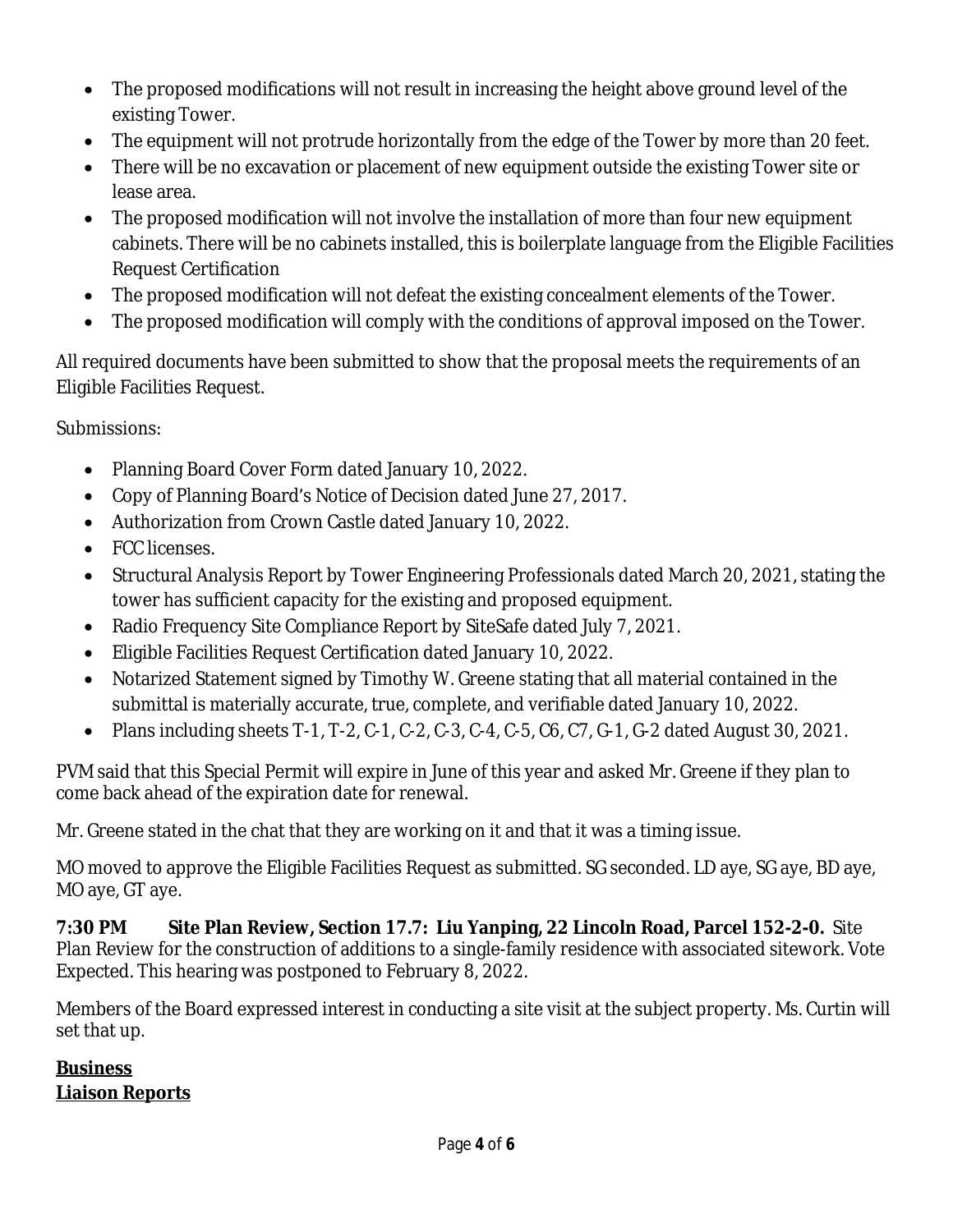MO reported that BPAC has been working with a MAPC consultant to develop a comprehensive bicycle and pedestrian plan. They are working on a prioritization list of projects with the goal of enabling every resident of Lincoln to walk or bicycle to the core of town and recreational areas safely. Many of the projects are easy to accomplish in the near-term. They will be finalizing the master plan to take to Town Meeting for approval noting that it is a long-range multi-year plan. We have historically prioritized car convenience over pedestrian safety. The plan considers the environmental concern of decreasing use of cars. The Route 2A repaving project will include crosswalks and splitter islands to allow for safe passage across the road for pedestrians and bicyclists. The draft 100% design plans have been released by MassDOT.

GT said there has been feedback that some of the requests made by Lincoln have not been included in the plan such as the crosswalk from Brooks Road.

BD said that, according to MassDOT, the 100% plan is a draft so it is fully developed but is not final. They still need to go through Historic Commission reviews in the four towns within the byway.

MO said that BPAC feels strongly that the addition of traffic calming measures will slow down cars to be more appropriate for the rural town and the national park. She disagrees with the feelings by some that structures in the road of any kind are bad. The goal of MassDOT is to get the project done by 2025, so they have to reach a final draft soon.

PVM said that they plan to go out to bid in the spring.

BD attended a recent BPAC meeting as a representative from the Battle Road Scenic Byway Committee as they are a stakeholder in this discussion. Lincoln wants pedestrian and bicycle amenities. The BRSBC representatives from Concord and Lexington are not enthusiastic about crosswalks but want slower speeds. The BRSBC working group held a meeting. Members have differing opinions, and it is difficult to come to an agreement. The National Park, Mass Highway, and Lincoln want pedestrian amenities so he believes that they will stay in the plan. The National Park expressed concerns about the Bedford Road crosswalk being unsafe because of speeds.

GT asked if the argument is that people will not obey the law.

BD said that is correct, some feel that pedestrians should be more cautious than they will be with crosswalks in place. The National Park committed to creating a pathway parallel to 2A from Bedford Road to Bedford Lane to allow for safe crossing in order to remove the crosswalk at Bedford Road. The BRSBC is meeting on Thursday morning, February 10th. They will lose their position of stakeholder if they do not come to an agreement.

PVM said that the Town of Lexington is in favor of Lincoln's position and supported that with a letter to MassDOT. The Lexington Rep on the BRSBC is the one who is not in support.

PVM said that there will be a briefing on the Housing Choice Legislation on Monday, January  $31^{st}$  with SLPAC, Planning Board, and the Select Board. There will be a presentation of the legislation and the draft guidance, and it will be an opportunity to collect feedback to submit to DHCD.